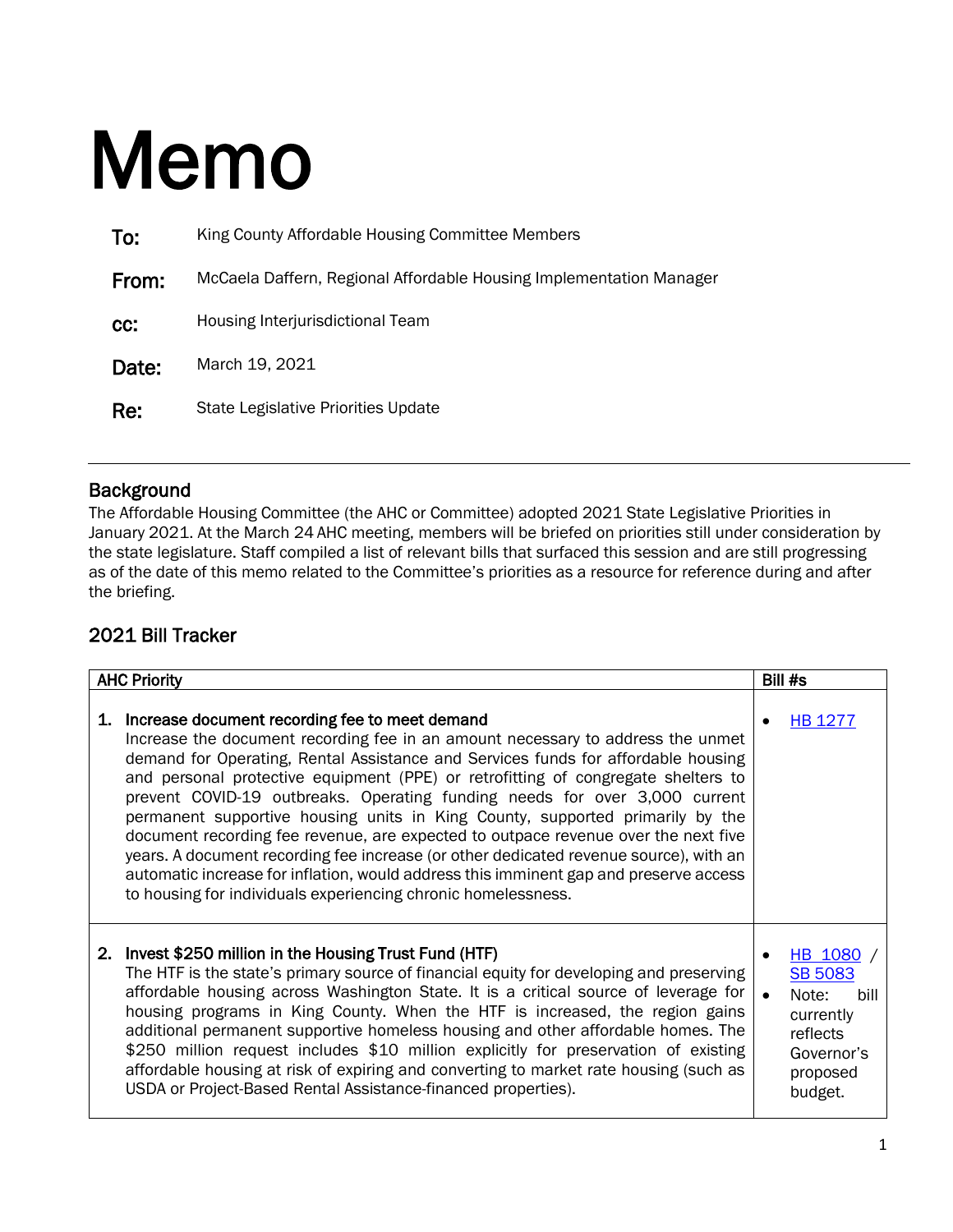| <b>AHC Priority</b>                                                                                                                                                                                                                                                                                                                                                                                                                                                                                                                                                                                                                                                                                                                                                                                                                                                                                                                                                                                                                                                                                                                                                                                                                                                                                                                                                                                                                                                                                                                                                                                                                                                                                                                                                                                                                                                                                                                                                                                                                                                                                                                                                                                                          | Bill #s                                                                      |
|------------------------------------------------------------------------------------------------------------------------------------------------------------------------------------------------------------------------------------------------------------------------------------------------------------------------------------------------------------------------------------------------------------------------------------------------------------------------------------------------------------------------------------------------------------------------------------------------------------------------------------------------------------------------------------------------------------------------------------------------------------------------------------------------------------------------------------------------------------------------------------------------------------------------------------------------------------------------------------------------------------------------------------------------------------------------------------------------------------------------------------------------------------------------------------------------------------------------------------------------------------------------------------------------------------------------------------------------------------------------------------------------------------------------------------------------------------------------------------------------------------------------------------------------------------------------------------------------------------------------------------------------------------------------------------------------------------------------------------------------------------------------------------------------------------------------------------------------------------------------------------------------------------------------------------------------------------------------------------------------------------------------------------------------------------------------------------------------------------------------------------------------------------------------------------------------------------------------------|------------------------------------------------------------------------------|
| 3. Support housing stability, through tenant protections and COVID-19 recovery efforts<br>Pass statewide protections against discriminatory and arbitrary evictions, increase<br>resources for rental assistance and foreclosure prevention, and prevent evictions<br>based on nonpayment of rents due to the COVID-19 economic recession.<br>Currently, only Seattle, Auburn, Burien, and Federal Way have just cause policies<br>in place that prohibit landlords from evicting tenants for "no cause." Landlords in<br>the rest of Washington State can terminate a renter's tenancy for "no cause" as<br>long as they follow the terms of the lease and provide 20 days' notice. This creates<br>uncertainty for renters, who are at risk of homelessness when they are unable to<br>find a suitable, affordable home they can afford within 20 days. Just cause eviction<br>protections would require that landlords show cause (from an enumerated list) in<br>order to terminate tenancy before the end of a lease.<br>Respond to increased housing instability caused by the COVID-19 pandemic<br>$\bullet$<br>through resources for rental assistance and foreclosure prevention and by<br>enacting reasonable protections for tenants impacted by COVID-19 following the<br>expiration of the eviction moratorium. Increase funding for foreclosure counselors<br>and extend the Foreclosure Fairness Act to small landlords.<br>Manufactured housing communities provide a unique type of affordable housing<br>that is challenging to replace when lost. Support efforts to preserve manufactured<br>housing communities. When preservation is not feasible, support manufactured<br>homeowners and tenants through updated manufactured home (mobile home)<br>relocation reimbursements and notice requirements. Make it easier for<br>manufactured home park tenants to maintain housing stability by increasing both<br>the amount of relocation assistance and tenant notice protections, particularly for<br>park closures, to better reflect market realities.<br>Pass the Housing Justice Act to ban discrimination against renters based on a prior<br>٠<br>criminal record (SB 6490/HB 2878 from 2020). | <b>HB 1277</b><br>$\bullet$<br><b>SB 5160</b><br>$\bullet$<br><b>HB 1236</b> |
| Make existing revenue sources more responsive to local needs<br>4.<br>The King County Affordable Housing Committee estimates it will cost approximately<br>\$20 billion to construct or preserve, operate, and service 44,000 homes affordable at<br>0-50% Area Median Income (AMI) between 2019 and 2024 in order to<br>make significant progress toward the region's goal to ensure that no household pays<br>more than 30% of its income on housing by 2044.<br>Greater flexibility is needed in two current revenue options to ensure the King County<br>region has a diverse stock of affordable homes and serves people experiencing<br>homelessness and at-risk of homelessness:<br>Allow the Councilmanic 0.1% sales tax option (RCW 82.14.530) to be used for<br>property acquisition (not just construction) to support a speedy response to chronic<br>homelessness and affordable housing needs.<br>Update the allowable populations for lodging taxes and affordable housing/<br>$\bullet$<br>behavioral health sales taxes to more effectively meet local housing needs:<br>Remove the 30% AMI floor on housing related lodging tax revenue<br>$\circ$<br>expenditures;<br>Permit lodging tax funds to support capital for youth service space;<br>$\circ$<br>Clarify that affordable housing sales tax funding can support housing for<br>$\circ$<br>homeless single adults; and                                                                                                                                                                                                                                                                                                                                                                                                                                                                                                                                                                                                                                                                                                                                                                                                                              | <b>HB 1070</b>                                                               |